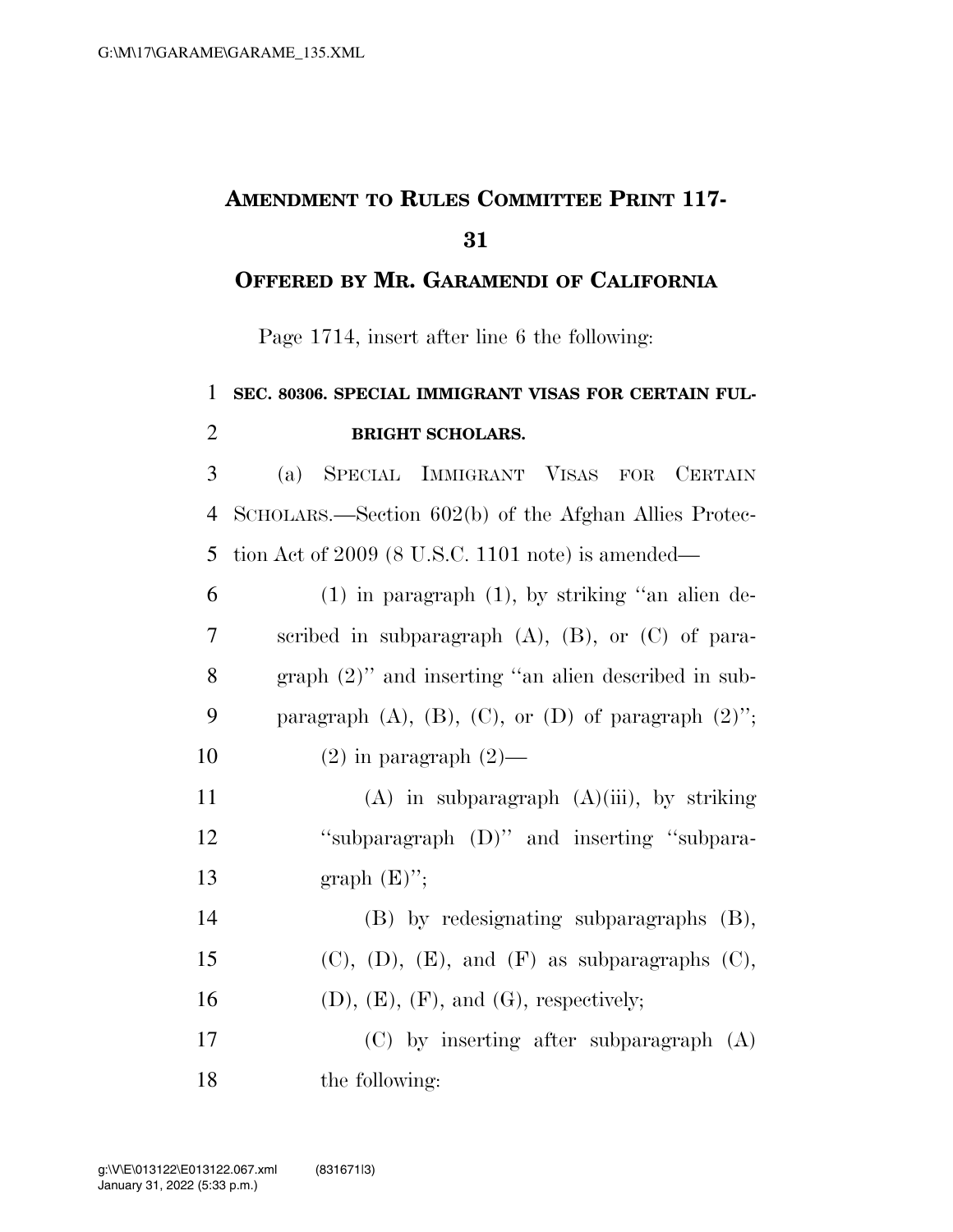| $\mathbf{1}$   | "(B) FULBRIGHT AND OTHER SCHOLARS                   |
|----------------|-----------------------------------------------------|
| $\overline{2}$ | AS PRINCIPAL ALIEN.—An alien is described in        |
| 3              | this subparagraph if the alien is a national or     |
| $\overline{4}$ | citizen of Afghanistan and was selected between     |
| 5              | October 7, 2001 and August 31, 2022, to par-        |
| 6              | ticipate in—                                        |
| $\tau$         | "(i) the J. William Fulbright Edu-                  |
| 8              | cational Exchange Program authorized                |
| 9              | under section 102 of the Mutual Edu-                |
| 10             | cational and Cultural Exchange Act of               |
| 11             | 1961 (22 U.S.C. 2452(a)(1)) including the           |
| 12             | Fulbright Scholar-in-Residence Grants and           |
| 13             | the Fulbright Foreign Language Teaching             |
| 14             | Assistant Program;                                  |
| 15             | "(ii) the Hubert H. Humphrey Fel-                   |
| 16             | lowship Program pursuant to section                 |
| 17             | $112(a)(2)$ of the Mutual Educational and           |
| 18             | Cultural Exchange Act of 1961 (22 U.S.C.            |
| 19             | $2460(a)(2)$ ;                                      |
| 20             | "(iii) the International Visitor Leader-            |
| 21             | Program<br>section<br>ship<br>pursuant<br>$\rm{to}$ |
| 22             | $112(a)(3)$ of the Mutual Educational and           |
| 23             | Cultural Exchange Act of 1961 (22 U.S.C.            |
| 24             | $2460(a)(3)$ ; or                                   |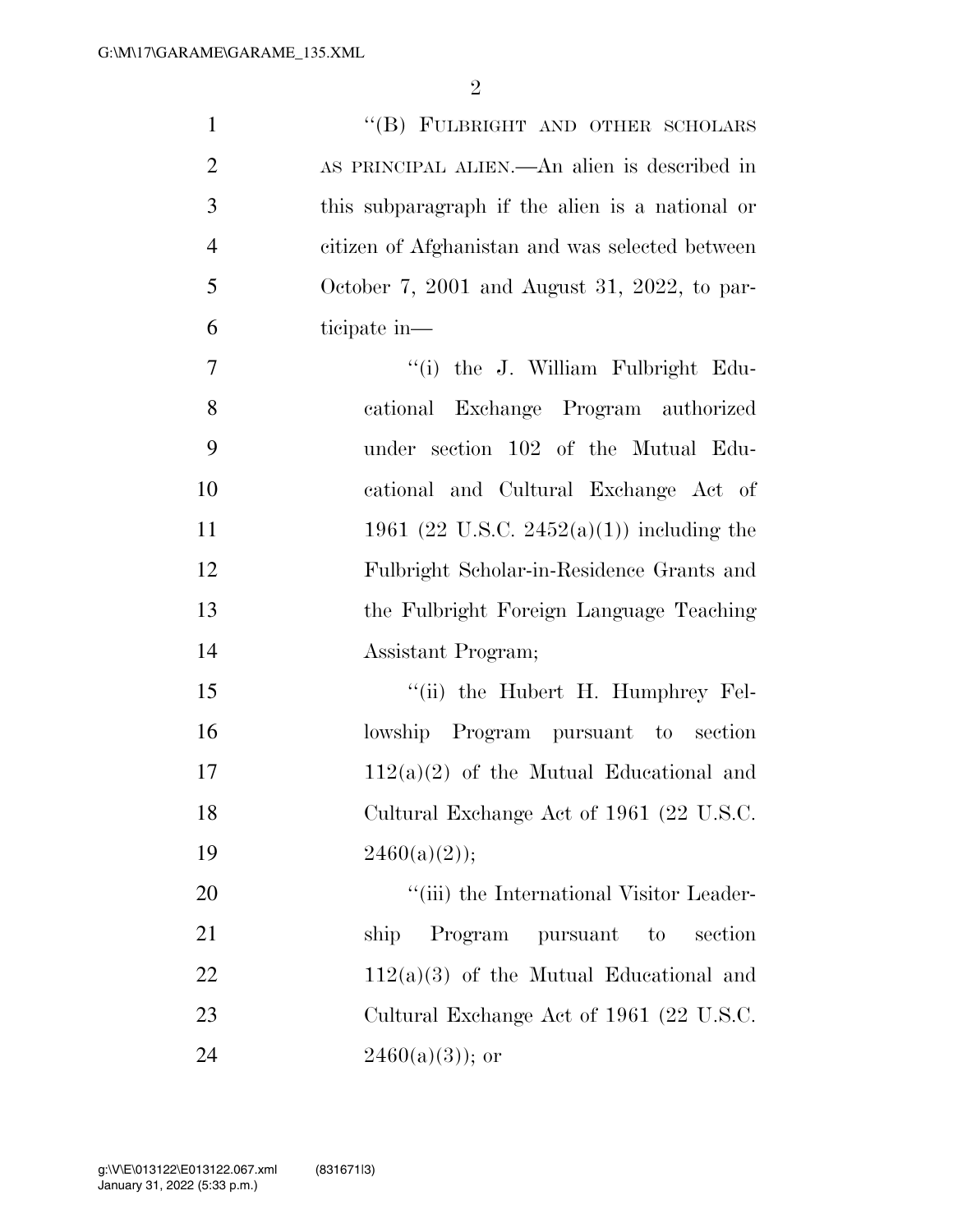| $\mathbf{1}$   | "(iv) any other educational or cultural                          |
|----------------|------------------------------------------------------------------|
| $\overline{2}$ | exchange activity administered by the Sec-                       |
| 3              | retary of State pursuant to sections 102 or                      |
| $\overline{4}$ | 112 of the Mutual Educational and Cul-                           |
| 5              | tural Exchange Act of 1961 (22 U.S.C.                            |
| 6              | 2452; 22 U.S.C. 2460) for which the Sec-                         |
| $\overline{7}$ | retary determines that a participating alien                     |
| 8              | is eligible for a special immigrant visa                         |
| 9              | under this paragraph."; and                                      |
| 10             | $(D)$ in subparagraph $(C)$ , as redesignated                    |
| 11             | by subparagraph (B), by striking "subpara-                       |
| 12             | graph $(A)$ " and inserting "subparagraph $(A)$ or               |
| 13             | $(B)$ ";                                                         |
| 14             | $(3)$ in paragraph $(4)(C)$ , by striking "an alien              |
| 15             | described in subparagraph $(A)$ , $(B)$ , or $(C)$ of para-      |
| 16             | graph $(2)$ " and inserting "an alien described in sub-          |
| 17             | paragraph $(A)$ , $(B)$ , $(C)$ , or $(D)$ of paragraph $(2)$ "; |
| 18             | $(4)$ in paragraph $(5)$ , by striking "an alien de-             |
| 19             | scribed in subparagraph $(A)$ , $(B)$ , or $(C)$ of para-        |
| 20             | graph $(2)$ " and inserting "an alien described in sub-          |
| 21             | paragraph $(A)$ , $(B)$ , $(C)$ , or $(D)$ of paragraph $(2)$ "; |
| 22             | $(5)$ in paragraph $(6)$ , by striking "an alien de-             |
| 23             | scribed in subparagraph $(A)$ , $(B)$ , or $(C)$ of para-        |
| 24             | $graph (2)$ " and inserting "an alien described in sub-          |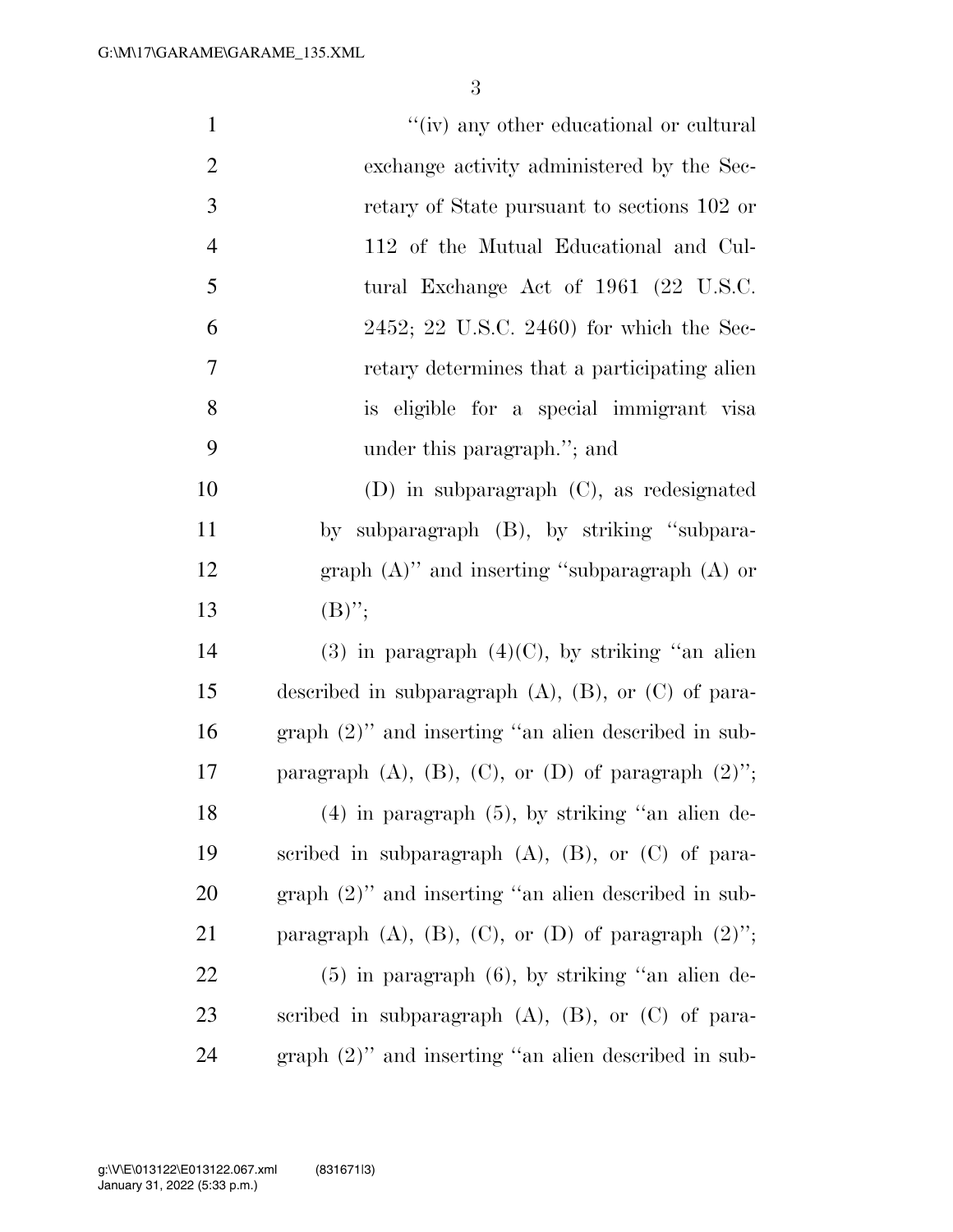| $\mathbf{1}$   | paragraph $(A)$ , $(B)$ , $(C)$ , or $(D)$ of paragraph $(2)$ ";   |
|----------------|--------------------------------------------------------------------|
| $\overline{2}$ | and                                                                |
| 3              | $(6)$ in paragraph $(9)$ , by striking "an alien de-               |
| $\overline{4}$ | scribed in subparagraph $(A)$ , $(B)$ , or $(C)$ of para-          |
| 5              | graph $(2)$ " and inserting "an alien described in sub-            |
| 6              | paragraph $(A)$ , $(B)$ , $(C)$ , or $(D)$ of paragraph $(2)$ ".   |
| 7              | (b) NUMERICAL LIMITATIONS.—Section $602(b)(3)$ of                  |
| 8              | the Afghan Allies Protection Act of 2009 (8 U.S.C. 1101)           |
| 9              | note) is amended—                                                  |
| 10             | $(1)$ by redesignating subparagraphs $(B)$ , $(C)$ ,               |
| 11             | $(D)$ , $(E)$ , and $(F)$ as subparagraphs $(C)$ , $(D)$ , $(E)$ , |
| 12             | $(F)$ , and $(G)$ , respectively;                                  |
| 13             | $(2)$ by inserting after subparagraph $(A)$ the fol-               |
| 14             | lowing new subparagraph:                                           |
| 15             | "(B) FULBRIGHT AND OTHER<br>SCHOL-                                 |
| 16             | ARS.—An alien provided immigrant status pur-                       |
| 17             | suant to subparagraph $(2)(B)$ shall not be                        |
| 18             | counted against any numerical limitation under                     |
| 19             | this section, or section 201, 202, 203, or $207$                   |
| 20             | of the Immigration and Nationality Act (8)                         |
| 21             | U.S.C. 1151, 1152, 1153, and 1157).";                              |
| 22             | $(3)$ in subparagraph $(E)$ , as redesignated by                   |
| 23             | paragraph $(1)$ ,—                                                 |
| 24             | (A) by striking "paragraph $(C)$ " and in-                         |
| 25             | serting "subparagraph $(D)$ "; and                                 |